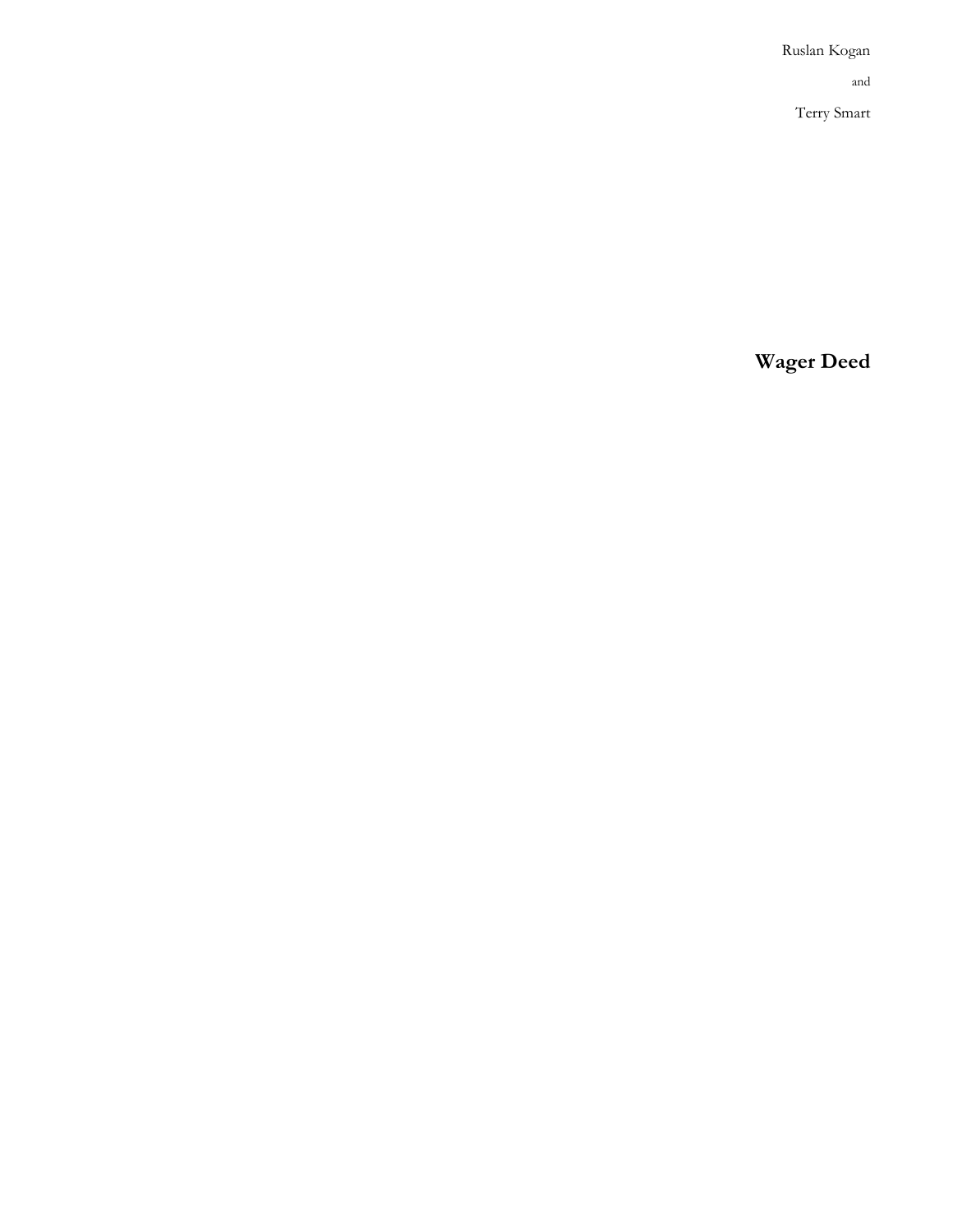# **TABLE OF CONTENTS**

Page no.

| $\mathbf{1}$   |       |  |  |  |
|----------------|-------|--|--|--|
|                | 11    |  |  |  |
|                | 12    |  |  |  |
| 2              |       |  |  |  |
|                | 21    |  |  |  |
|                | 22    |  |  |  |
|                | 23    |  |  |  |
|                | 24    |  |  |  |
|                | 2.5   |  |  |  |
|                | 26    |  |  |  |
| 3              |       |  |  |  |
|                | 31    |  |  |  |
|                | 32    |  |  |  |
|                | 33    |  |  |  |
|                | 34    |  |  |  |
| $\overline{4}$ |       |  |  |  |
|                | 41    |  |  |  |
|                | 42    |  |  |  |
|                | 43    |  |  |  |
|                | 44    |  |  |  |
|                | 4.5   |  |  |  |
|                | 46    |  |  |  |
|                | 47    |  |  |  |
|                | 48    |  |  |  |
|                | 49    |  |  |  |
|                | 410   |  |  |  |
|                | 4 1 1 |  |  |  |
|                | 4 1 2 |  |  |  |
|                | 4 1 3 |  |  |  |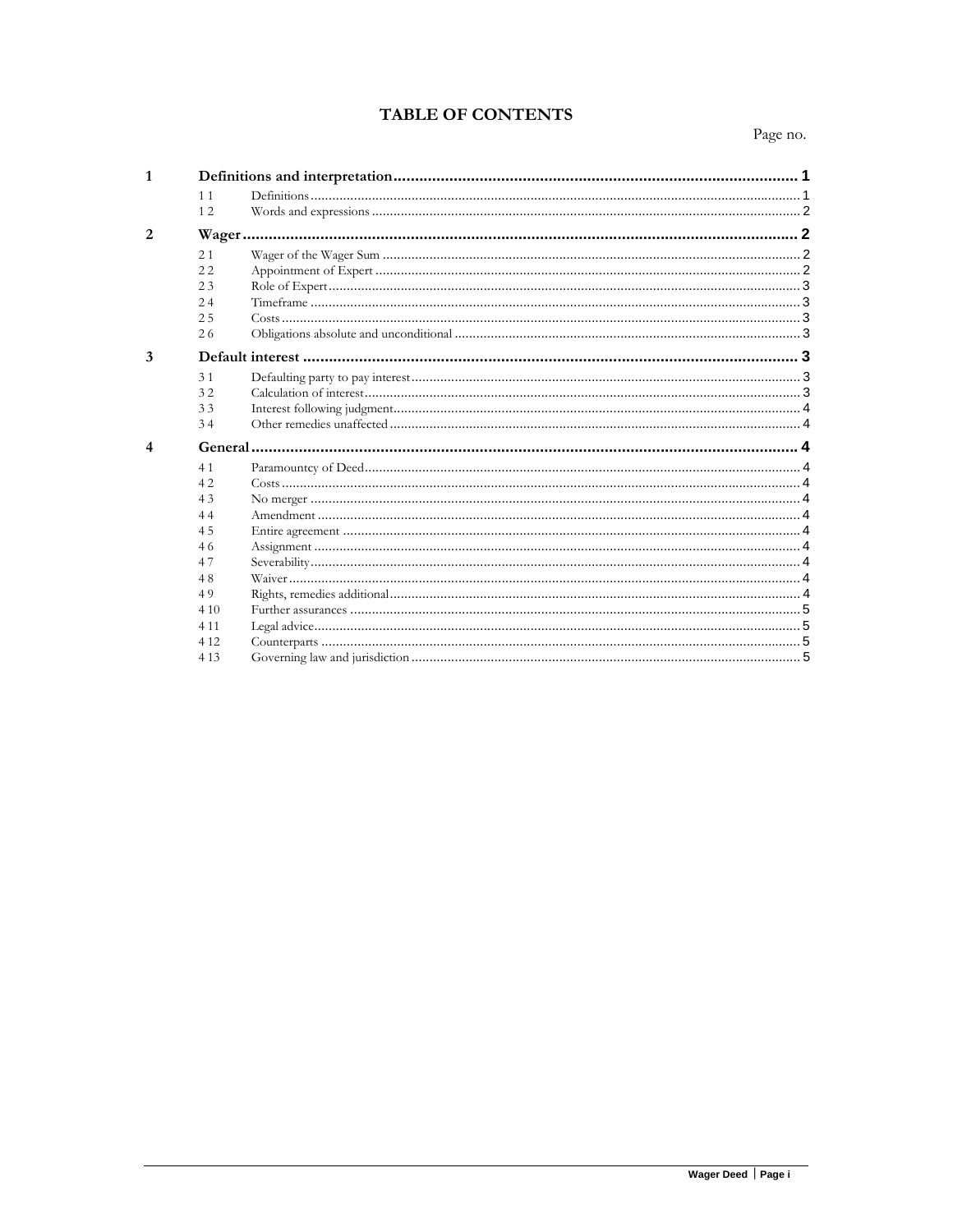### **PARTIES**

#### **RUSLAN KOGAN**

c/- Kogan Technologies Pty Ltd 108 Bridport Street Albert Park VIC 3206 ("**Kogan**")

and

### **TERRY SMART**

c/- JB Hi-Fi Limited Level 4, Office Tower 2 Chadstone Place, Chadstone Shopping Centre 1341 Dandenong Road Chadstone VIC 3148 ("**Smart**")

## **BACKGROUND**

- A Kogan is the chief executive officer of the Kogan Company.
- B Smart is the chief executive officer of the JB Company.
- C Kogan has stated that he has been advised, and believes, that thirty percent of the sales revenue of the JB Company relates to sales of Apple Hardware and related products. Kogan has further stated that he believes that the Apple Company is likely to discontinue supply of its Apple Hardware to the JB Company prior to the Wager Date.
- D Smart has stated that thirty percent of the sales revenue of the JB Company does not relate to sales of Apple Hardware and related products. Smart has further stated that he is not aware of any plans of the Apple Company to discontinue supply of Apple Hardware to the JB Company.
- E Kogan and Smart have agreed to the Wager on the terms set out in this Deed.

### **AGREED TERMS**

### **1 Definitions and interpretation**

#### **1.1 Definitions**

In this Deed, unless the context requires otherwise:

"**Apple Company**" means Apple Inc of 1 Infinite Loop, MS 301-41R, Cupertino, CA 95014 USA, and any of its Subsidiaries.

"**Apple Hardware**" means any personal computers, mobile communication and media devices, or portable digital music players, which are designed and manufactured by the Apple Company and are sold on a stand-alone basis.

"**Corporations Act**" means the *Corporations Act 2001* (Cth).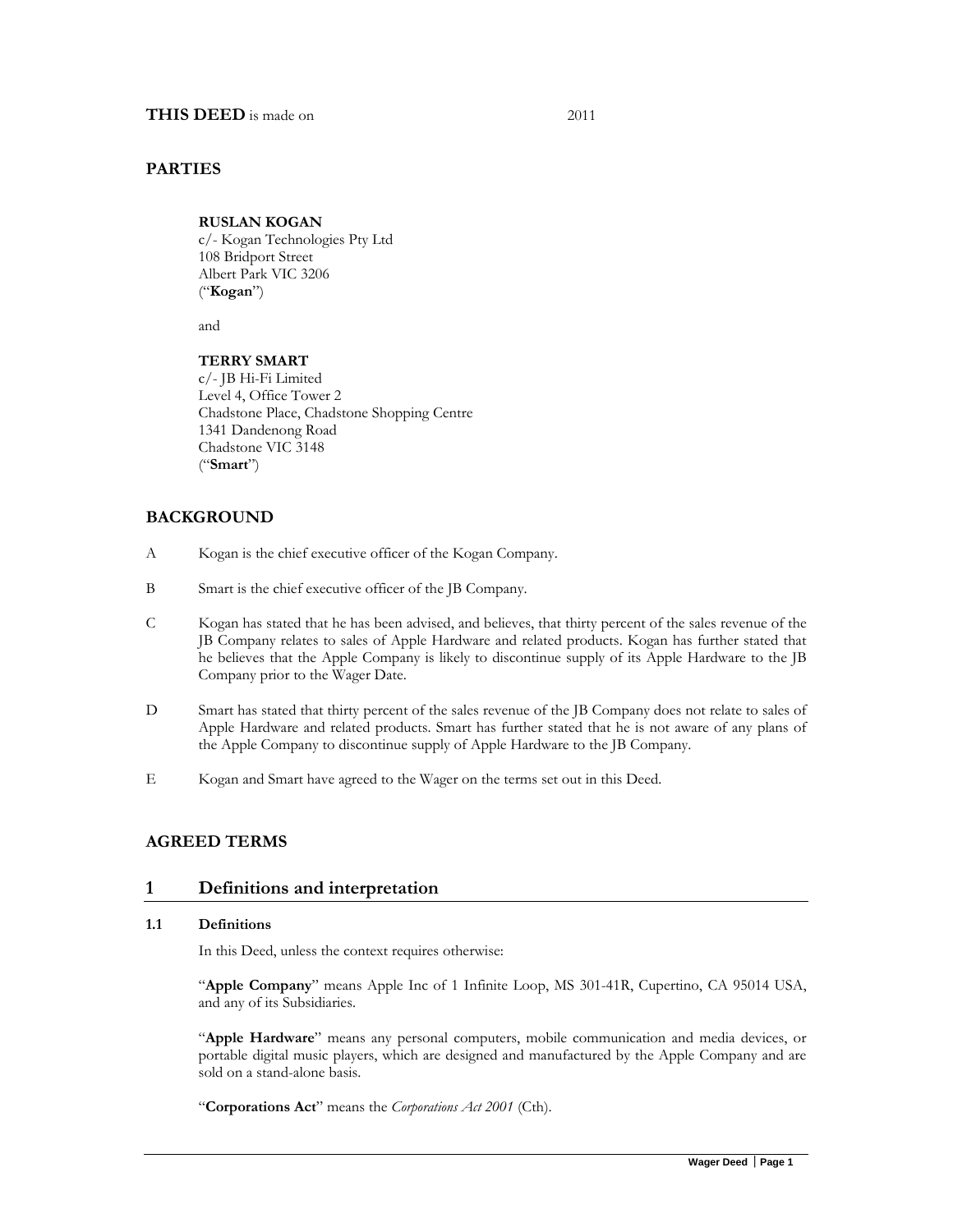"**Expert**" means the person appointed under clause 2.2 of this Deed.

"**JB Company**" means JB Hi-Fi Limited ABN 80 093 220 136, and any of its Subsidiaries.

"**Kogan Company**" means Kogan Technologies Pty Ltd ACN 125 684 184, and any of its Subsidiaries.

"**Party**" means a Party to this Deed and "**Parties**" means both of the Parties to this Deed.

"**Subsidiary**" has the meaning given to that term by section 9 of the Corporations Act.

"Wager" means the wager described in clause 2.1.

"**Wager Date**" means 14 March 2014.

"**Wager Sum**" means \$1,000,000.

#### **1.2 Words and expressions**

In this Deed, unless the context requires otherwise:

- (a) where a word or phrase is defined, its other grammatical forms have a corresponding meaning;
- (b) a reference to a Party, clause, paragraph, schedule or annexure is a reference to a Party, clause, paragraph, schedule or annexure to or of this Deed;
- (c) headings are for convenience and do not affect interpretation;
- (d) the Background paragraphs of this Deed are adopted as, and form part of, the Deed;
- (e) a reference to any document or agreement includes a reference to that document or agreement as amended, novated, supplemented, varied or replaced from time to time;
- (f) a reference to "\$", "A\$" or "dollar" is a reference to Australian currency;
- (g) a reference to a Party includes that Party's executors, administrators, successors, substitutes (including persons taking by novation) and permitted assigns;
- (h) no rule of construction applies to the disadvantage of a Party because that Party was responsible for the preparation of this Deed or any part of it; and
- (i) the words "including", "for example", "such as" or other similar expressions (in any form) are not words of limitation.

### **2 Wager**

#### **2.1 Wager of the Wager Sum**

- (a) Kogan agrees and undertakes that if, on the Wager Date, the JB Company continues to offer Apple Hardware for general sale to the Australian public under direct authority from, and with the agreement of, the Apple Company, Kogan will pay to Smart the Wager Sum on demand or as directed by Smart, within 14 days of the Expert's determination under clause 2.3.
- (b) Smart agrees and undertakes that if, on the Wager Date, the JB Company does not offer Apple Hardware for general sale to the Australian public under direct authority from, and with the agreement of, the Apple Company, Smart will pay to Kogan the Wager Sum on demand or as directed by Kogan, within 14 days of the Expert's determination under clause 2.3.

#### **2.2 Appointment of Expert**

On the date that is 14 days prior to the Wager Date, the Parties must appoint an Expert: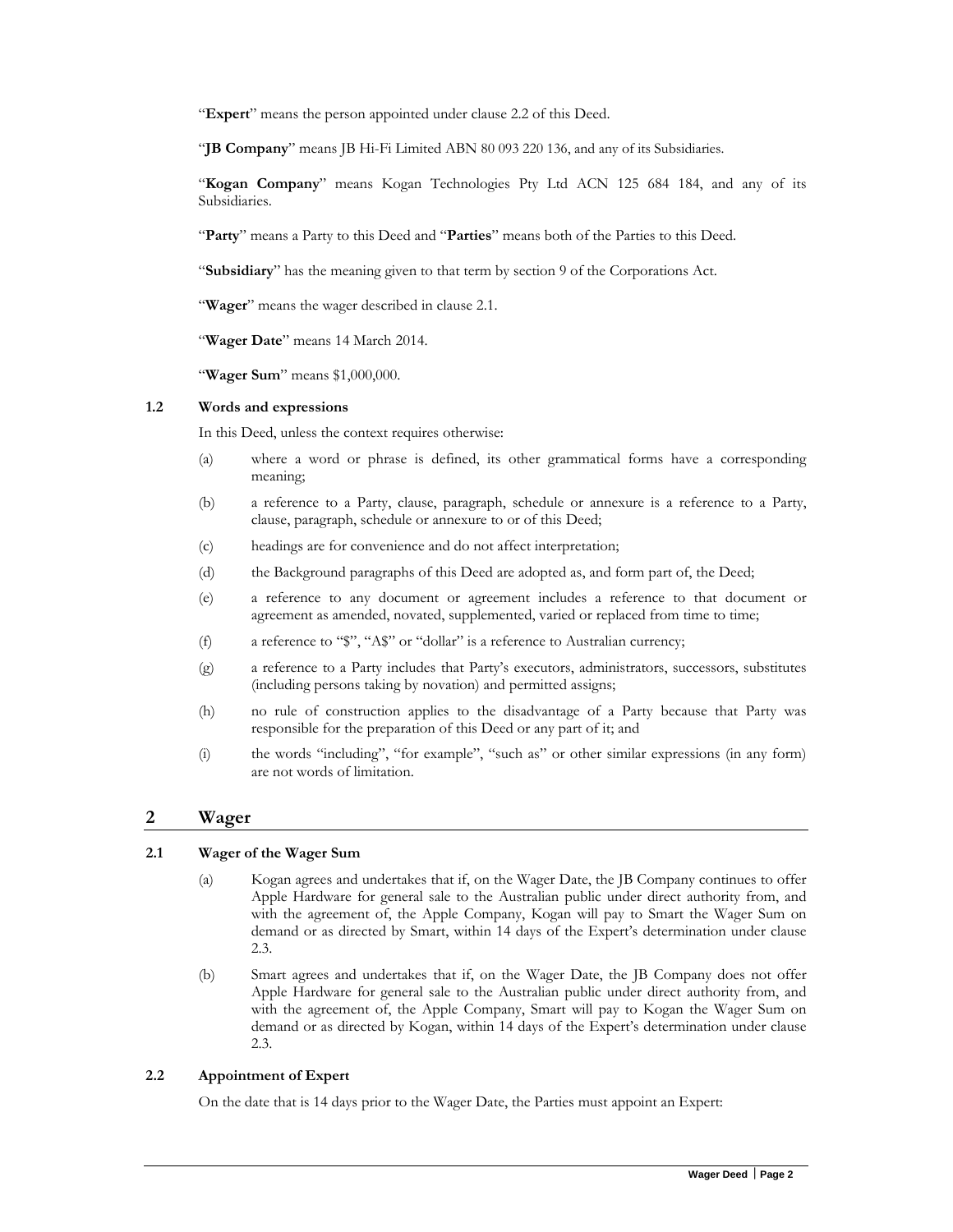- (a) agreed on by the Parties; or
- (b) if agreement is not reached prior to the date that is seven days before the Wager Date, appointed by the then president of the Victorian Chapter of the Institute of Chartered Accountants or his or her duly appointed deputy.

#### **2.3 Role of Expert**

The Expert shall be responsible for determining whether, on the Wager Date, the JB Company continues to offer Apple Hardware for general sale to the Australian public under direct authority from, and with the agreement of, the Apple Company. The Expert will act as an expert and not as an arbitrator. The decision of the Expert will be final and binding on the Parties in the absence of manifest error.

### **2.4 Timeframe**

Each Party will use all reasonable endeavours to ensure that the Expert is able to make a decision as soon as is practical, including, but not limited to, providing the Expert with all information relevant to the Wager.

#### **2.5 Costs**

The Parties must bear equally the Expert's costs.

#### **2.6 Obligations absolute and unconditional**

The obligations of each of the Parties under this clause 2 are absolute, unconditional and irrevocable. The liability of any of Kogan and Smart under this clause 2 extends to and will not be affected by any circumstance, act, omission or thing which, but for this clause 2, might otherwise affect it at law or in equity including, but not limited to:

- (a) the variation, replacement, renewal, supplement, extinguishment, unenforceability, failure, loss, release, discharge, abandonment or transfer, either in whole or in part, of this document or any other document or agreement relating to the Wager;
- (b) the delay or failure by any Party to exercise any of the rights, powers or remedies conferred on it by law or by this or any other document;
- (c) any dealings, in whole or in part, with any security now or in the future held by any Party, including, but not limited to, the enforcement, discharge or release of any such security;
- (d) the insolvency of any Party, or any other person;
- (e) the obligations of any Party or any other person under this document or any other document or agreement being or becoming, in whole or in part, illegal, void, voidable or unenforceable; or
- (f) the occurrence of any other circumstance, act, omission or thing,

regardless of whether the Parties (or either of them) are aware of or consent to any of these matters.

## **3 Default interest**

### **3.1 Defaulting party to pay interest**

If a Party fails to pay any amount payable under this Deed on the due date for payment, that party must pay interest on the amount unpaid at the rate of 12% per annum. This interest must be paid on demand.

### **3.2 Calculation of interest**

The interest payable under clause 3.1:

(a) accrues daily from and including the due date for payment up to but excluding the actual date of payment; and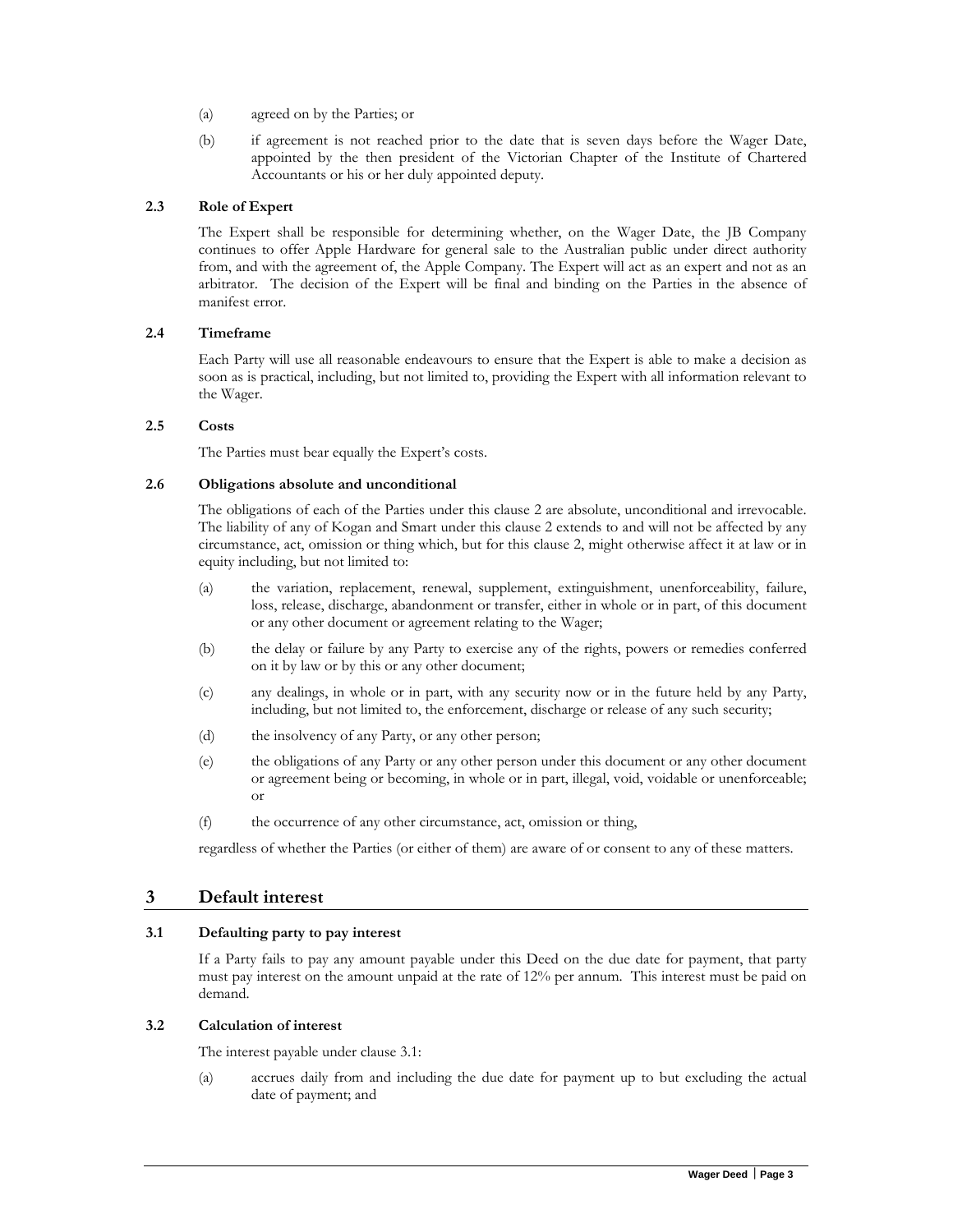(b) may be capitalised by the person to whom it is payable.

### **3.3 Interest following judgment**

If a liability of a Party becomes merged in a judgment or order, the party (as an additional and independent obligation) must pay interest on the amount of that liability from, any including, the date of judgment until it is paid in full at the higher of:

- (a) the rate payable under the judgment or order; and
- (b) the rate payable under clause 3.1.

#### **3.4 Other remedies unaffected**

A Party's right to require payment of interest under this clause 3 does not affect any other rights and remedies it may have in relation to any failure to pay an amount due under this document.

## **4 General**

#### **4.1 Paramountcy of Deed**

If this Deed conflicts with any other document, agreement or arrangement, this Deed prevails to the extent of the inconsistency.

#### **4.2 Costs**

Each party must bear its own legal, accounting and other costs for the preparation and execution of this Deed.

### **4.3 No merger**

The provisions of this Deed will not merge on completion of any transaction contemplated in this Deed and, to the extent any provision has not been fulfilled, will remain in force.

### **4.4 Amendment**

This Deed may not be amended or varied unless the amendment or variation is in writing signed by all Parties.

#### **4.5 Entire agreement**

This Deed constitutes the entire agreement between the Parties.

#### **4.6 Assignment**

No Party may assign, transfer or otherwise deal with this Deed or any right or obligation under this Deed without the prior written consent of the other Party, which must not be unreasonably withheld.

### **4.7 Severability**

Part or all of any provision of this Deed that is illegal or unenforceable will be severed from this document and will not affect the continued operation of the remaining provisions of this document.

#### **4.8 Waiver**

Waiver of any power or right under this Deed:

- (a) must be in writing signed by the Party entitled to the benefit of that power or right; and
- (b) is effective only to the extent set out in that written waiver.

### **4.9 Rights, remedies additional**

Any rights and remedies that a person may have under this Deed are in addition to and do not replace or limit any other rights or remedies that the person may have.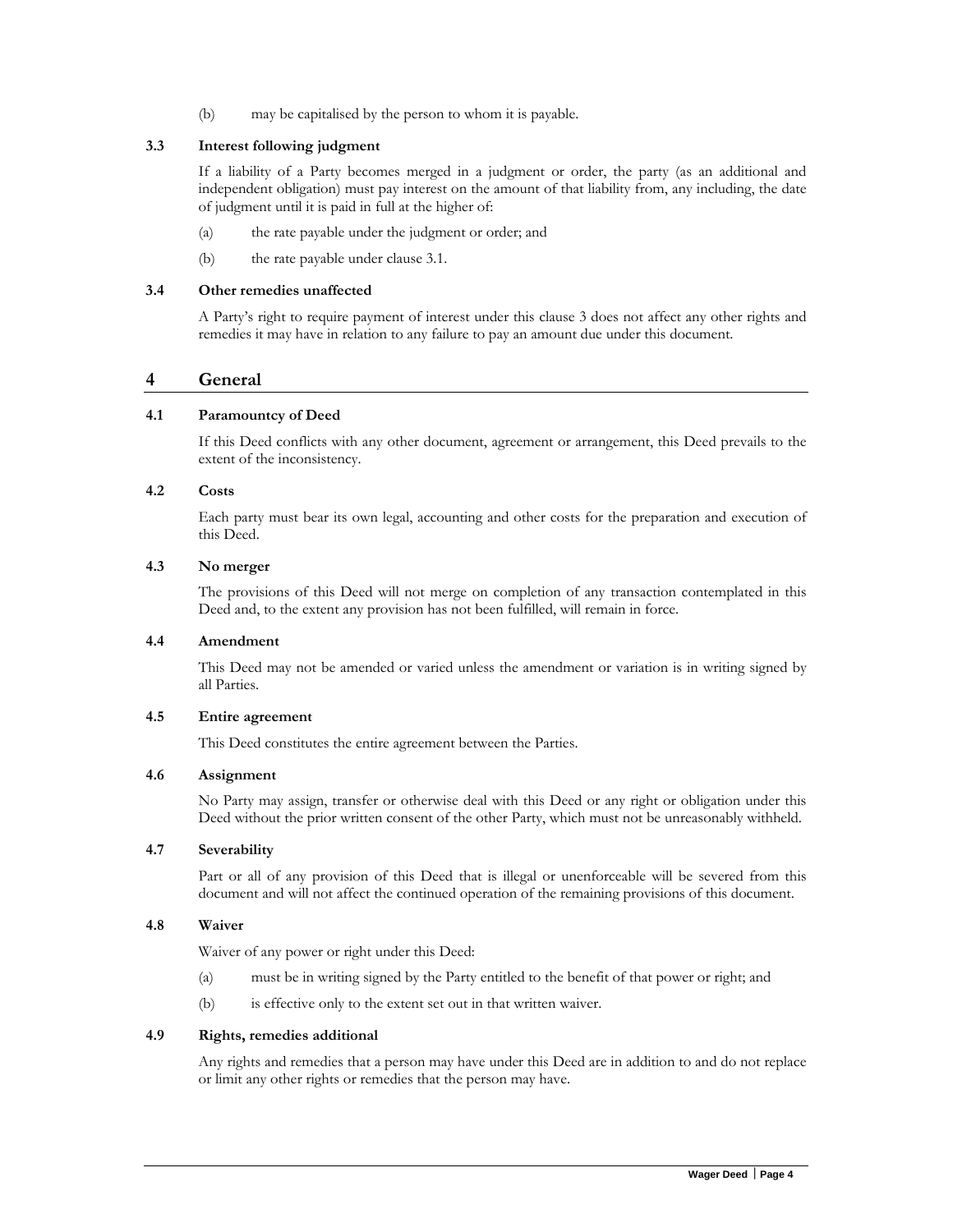### **4.10 Further assurances**

Each Party must do or cause to be done all things necessary or reasonably desirable to give full effect to this Deed and the transactions contemplated by it (including, but not limited to, the execution of documents).

### **4.11 Legal advice**

The Parties agree that they:

- (a) have had a full and proper opportunity to consider the terms of this Deed;
- (b) have had a full and proper opportunity to obtain independent legal advice in respect of the terms of this Deed; and
- (c) have freely entered into this Deed.

## **4.12 Counterparts**

This Deed may be executed in any number of counterparts and all counterparts taken together will constitute one document.

#### **4.13 Governing law and jurisdiction**

This Deed is governed by and construed in accordance with the laws in force in the State of Victoria and each Party submits to the exclusive jurisdiction of the courts of that State.